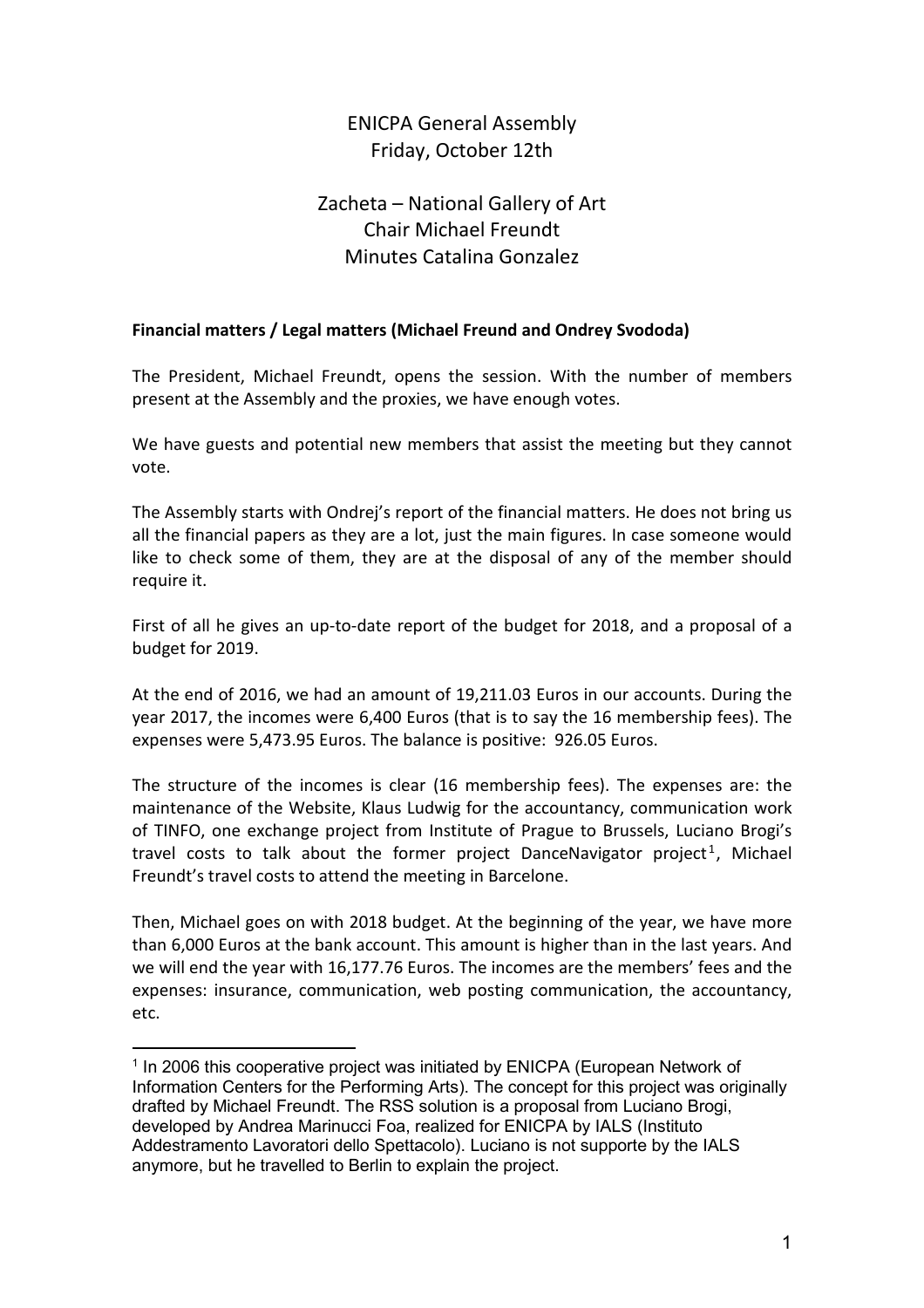And then we have some changes between the line 16 and line 20 of the 2018 budget. In the last meeting it was proceed to spend approximately 1,600 for the meeting and 1,500 to support the research and cooperation. But as these costs of line 20 were covered by the ITI only (Michael will explain later to what kind of project it was assigned), we then step by step decided to support more the yearly meeting and it slips because of the conferences to half and half. Then the travel support for the Board meeting (Catalina's costs were covered partly by her institution and the other part by ENICPA). Then we have also the costs for the travel exchange programme.

Line 20, we have 2 memberships opened: the Russian Theatre Union and Catalonian Centre of Documentation. About Contredanse, they stepped out.

So we will end the 2018 year with 16,177.76 Euros in our Bank account.

For 2019, the idea is to combine the meeting with another conference. We will have again 2 opportunities to have an exchange. And of course, we count on more memberships fees because several institutions have already declared that they will become a member and we have to vote it.

So at the end of 2019, we will end with approximatively the same amount than at the end of 2018.

No questions from the members. Every member agree with the documents showed.

#### **Information the Board activities (Michael Freundt)**

The Board has a monthly meeting by Skype. Two years ago, we went to Seville to have a Board meeting there, but now it is on Skype. And we have also a meeting before our yearly general meeting.

One of the other tasks are the communication with the Institutions and we have to thank Ondrej for the efforts made to contact Slovenia, Hungary, Estonia. They were successful.

About the network strategies: ENICPA is not a soil for new projects, but by communicating during our meetings, new opportunities of collaboration and projects arrive for themselves. ENICPA is a place to learn from each other, to have an exchange and to work together, to learn more about the other digital projects, databases systems, etc. (Michael remains the opportunity of the exchange programme for the members, that is to say 800 Euros for accommodation and travel expenses).

And one project some of our institutions work around is «Performing Arts within the Cultural Landscapes in Europe». The idea came from the Bratislava meeting. There was a question that was launched: «What can we say about mobility of the performing arts in Europe?». EU Commission would like to spot the mobility of the performing arts and they have some numbers of this subject.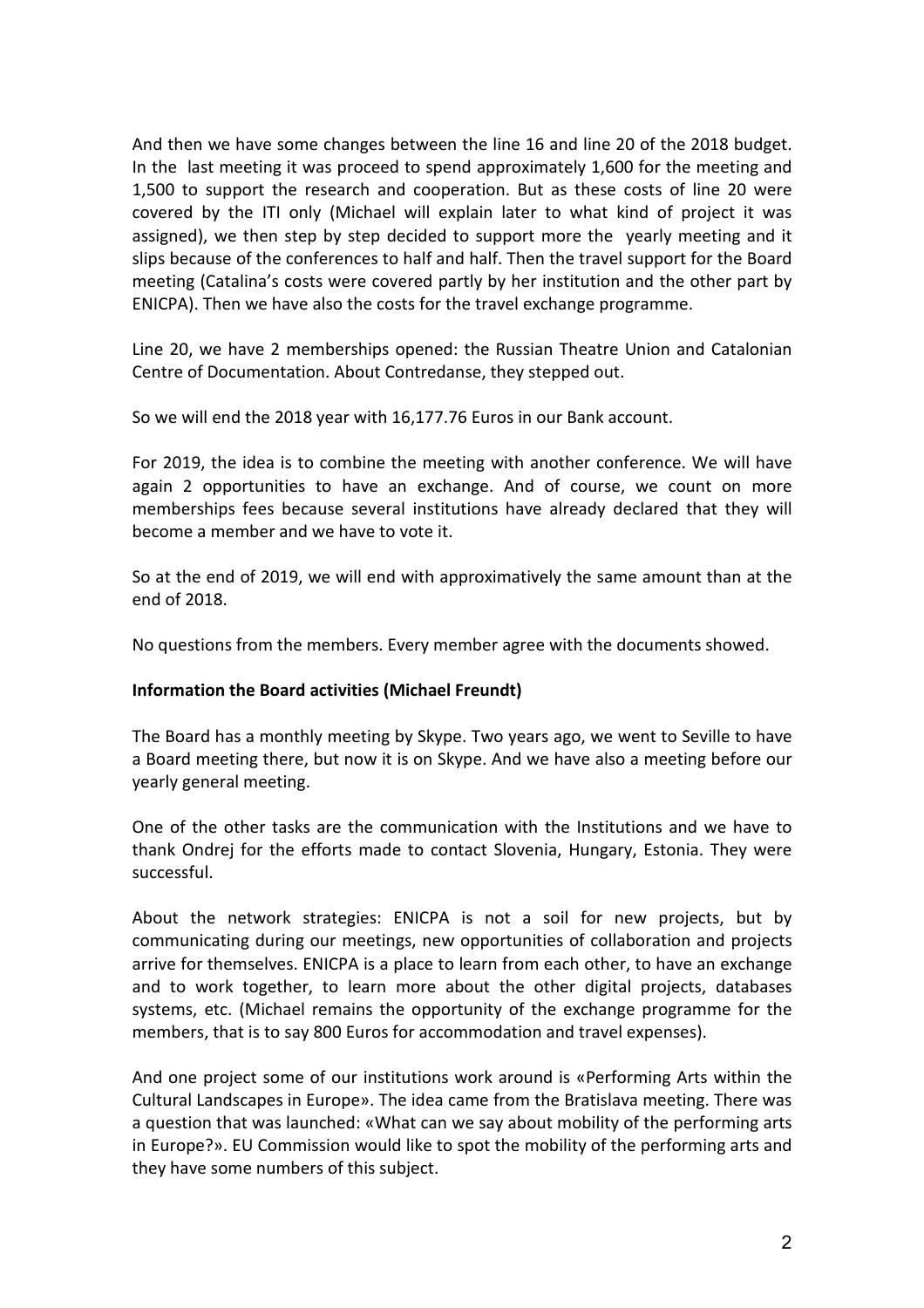Tom Ruette from Flanders Arts Institute have some studies about this point. But we have to start to describe what mobility is and then we will be able to describe the landscape of the movement. And it leads us to have a collection of documents or of the existing studies about that. The situation in every country is different. And we decided to work with a biography. And we work with an independent association in the performing arts, Passage 23 degrees. We had a workshop with them at the ITI. It is possible to find more information of this project on our website with some links of documentation: [http://enicpa.info/news/performing-arts-within-the-cultural](http://enicpa.info/news/performing-arts-within-the-cultural-landscapes-in-europe/)[landscapes-in-europe/](http://enicpa.info/news/performing-arts-within-the-cultural-landscapes-in-europe/)

We have 2 google sheets online where we can find the links to the different publications. We search on 5 levels: general information, structures of the performing arts institution, the situation of the artist (the social status), mobility and social debate (from the dialogue with Passage). All the members of ENICPA have not participated so far, but it is a project that we will continue step by step. But the idea is to have a big library of this matter.

The next step will be to produce this material and ITM is working about this text.

### **Application of new members (Michael Freundt and Ondrej Svodoba).**

We have the expressed interest of:

- Swedish Theatre Institute
- The Slovenian Theatre Institute
- Centro de Documentación Teatral.
- Hungarian Theatre Institute and Museum
- Federal Association for Dance in Germany
- Lithuanian Dance Info Centre
- Institut for Music and Dance in Poland.

By the statutes, the General Assembly is voting about the approval of these applications. All the members accept these applications in case the Institution confirm their intention to be member.

Michael welcome to all these possible members.

A debate starts about the incorporation of the museums without information centres in ENICPA. Ondrej mentions SIBMAS network, whose main activities and goal are different from ENICPA. But Michael thinks that we cannot exclude the museums to be part of ENICPA.

#### **Activities (Mikko Karvinen)**

Mikko explains to the guests how the Website works. The Web should be the place where we can go to find information about ourselves and the links will lead to the